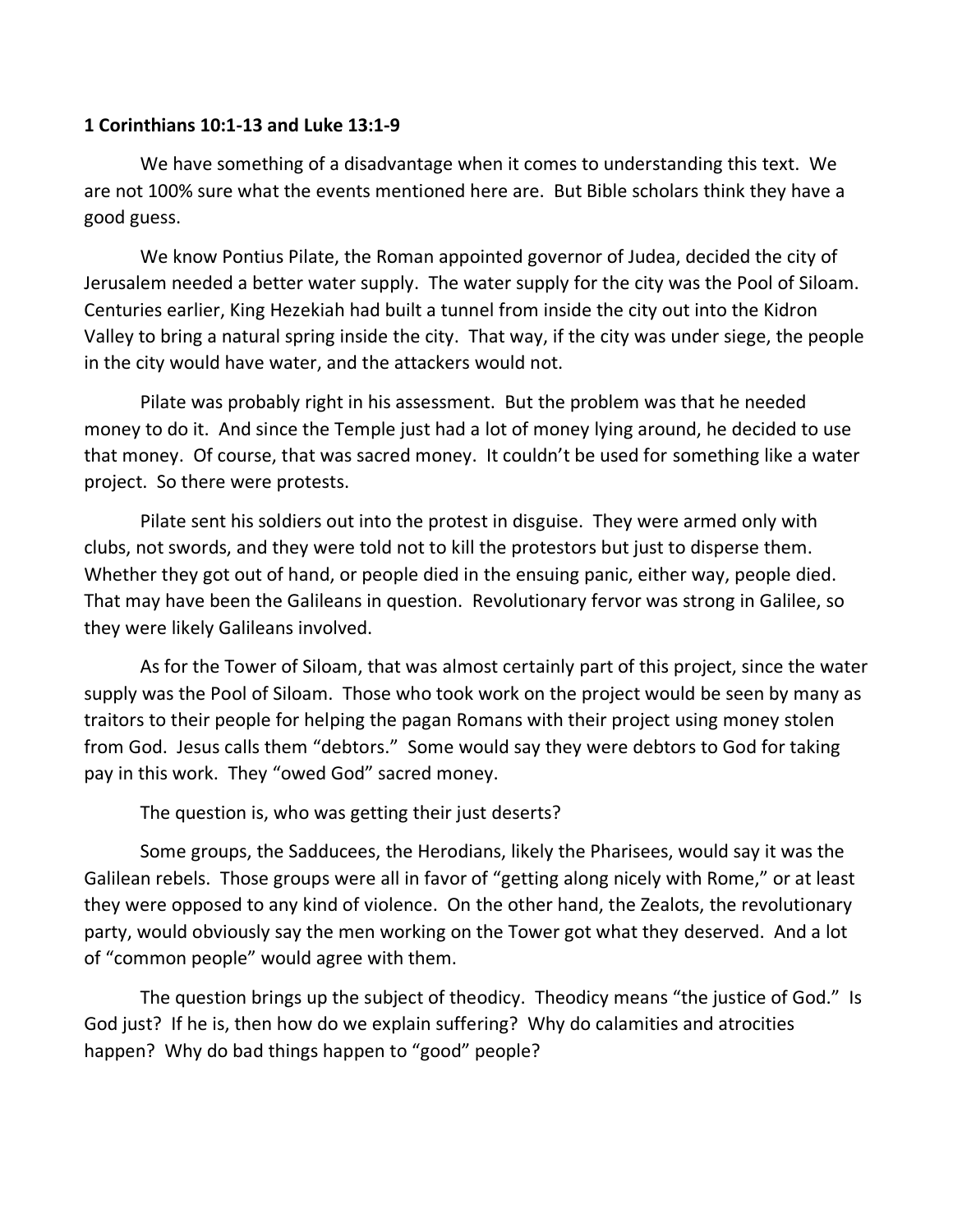Many people believed in a "theology of retribution," which is basically that, "If you suffer, it's because you're a sinner and God is paying you back for your sins." The wicked suffer and the righteous prosper. After all, it's like Job's friend Eliphaz told him, "Does the innocent person perish? When has the upright person been destroyed?"

But Jesus denies this theology of retribution, at least in the case of the individual. It seems to be different in the case of "national sins." Old Testament Israel was exiled for their sins. That doesn't mean every person was guilty. In 40 years, the Jewish people would be decimated by the Romans for their constant rebellions. That doesn't mean all of them were involved. Sometimes individuals are caught up in the consequences of national sins. Both the rebel and the law-abiding suffer in those times.

Instead of trying to find out "who's the worse sinner," Jesus focuses on the need to repent. There are no simplistic answers to calamity or atrocity; both are reminders of God's coming judgment. Life is fragile. Death comes for us all. We can't protect ourselves or others. And after death comes judgment.

I had a theology professor in seminary who was discussing this question of theodicy, and his words have always stuck with me. "People always ask, 'Why do bad things happen to good people.' But the Bible doesn't call us good people. It calls us all sinners, and the wages of sin is death. The better question is, 'Why do good things happen to sinners?' And the answer is because God is merciful and gracious."

Jesus illustrates that idea with the parable of the fig tree in the garden. This tree has a privileged position. It's in a garden, a place with good soil. But it is not bearing fruit. Fruit is a picture of godly living. After three years, it has not born fruit. We should probably understand that as three years after the time when it would be expected to bear fruit.

The owner says, "Cut it down." There was a tradition in Hebrew thought which said that God would examine the sins and righteousness of Israel every year and determine their fate for the next year. That might be in mind here.

But the gardener pleads for the tree. "Give it one more year. I'll fertilize it and everything." This is a picture of mercy. It's a picture of God's patience. He is the God of second chances.

"But if it doesn't fruit next year, we'll cut it down." God is patient, but God's patience should not be taken for granted. God is the God of second chances. But eventually, second chances become last chances.

What if we knew that we only had one year left? Would we not live with a new sense of urgency? Would we not invest that time in the things that matter and let go of frivolous